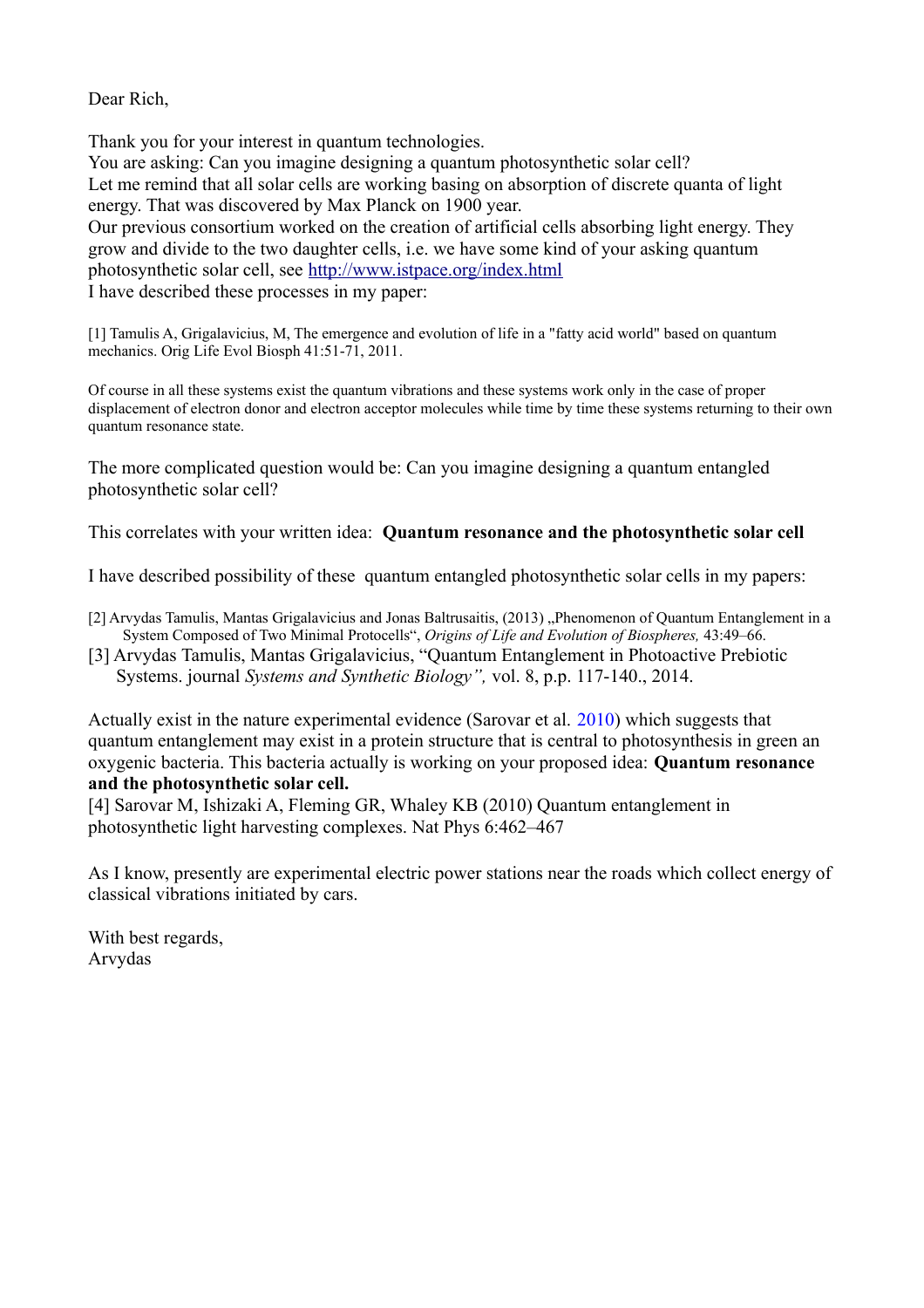Dear Arvydas Tamulis, Paolo Manzelli and friends:

Quantum Entangled Single Bioorganic Supramolecules as Light Absorbing and Light Emitting Logical Devices is a deeply impressive paper. Sir, your level of knowledge and its specificity are rare. Please allow me to ask you, and the rest of the forum a question. Can you imagine designing a quantum photosynthetic solar cell? This could be important for obvious reasons. If you find interest in this notion, and I believe you are uniquely qualified and able to solve this problem, I will dig around and find the possible rough idea I located for the active resonant interface. However: Your more developed and better aimed thoughts regarding that bit of creative engineering, would be key.

## **Quantum resonance and the photosynthetic solar cell:**

Nature herself transfers energy with the greatest efficiency via quantum resonance. Can we demonstrate and use this mechanism of resonant quantum vibratory energetic transfer?

## <http://m.phys.org/news/2014-01-quantum-mechanics-efficiency-photosynthesis.html>

A quantum solar cell of great efficiency could be created based on photosynthesis itself. If an *active artificial resonant interface* were inserted into the system, perhaps the underlying quantum energy could be gathered via this mechanism: "When the energy of a collective vibration of two chromophores matches the energy difference between the electronic transitions of these chromophores a resonance occurs and efficient energy exchange between electronic and vibrational degrees of freedom takes place." Perhaps we can mirror nature and her efficiency? "Energy transfer in light-harvesting macromolecules is assisted by specific vibrational motions of the chromophores," said Alexanda Olaya-Castro (UCL Physics & Astronomy), supervisor and coauthor of the research. "We found that the properties of some of the chromophore vibrations that assist energy transfer during photosynthesis can never be described with classical laws, and moreover, this non-classical behaviour enhances the efficiency of the energy transfer." Molecular vibrations are periodic motions of the atoms in a molecule, like the motion of a mass attached to a spring. *Can you devise a way to gather the energy of the vibrational mechanical manifestations and their resultant electronic potential mirroring natural means?* If so, a highly efficient means of energetic collection could be created stemming from basic quantum biological processes.

## Rich Norman [www.mindmagazine.net](http://www.mindmagazine.net/)

On 1/2/15 12:12 PM, Arvydas Tamulis wrote:

Dear Colleagues,

I have received good message that our newest article is publishing in the *Journal of Computational and Theoretical Nanoscience* (please find attached). I have prepared the working plans for WP in the joint project which intend submit to FET Open basing on this and on my previously sent articles.

With best regards, Arvydas Tamulis